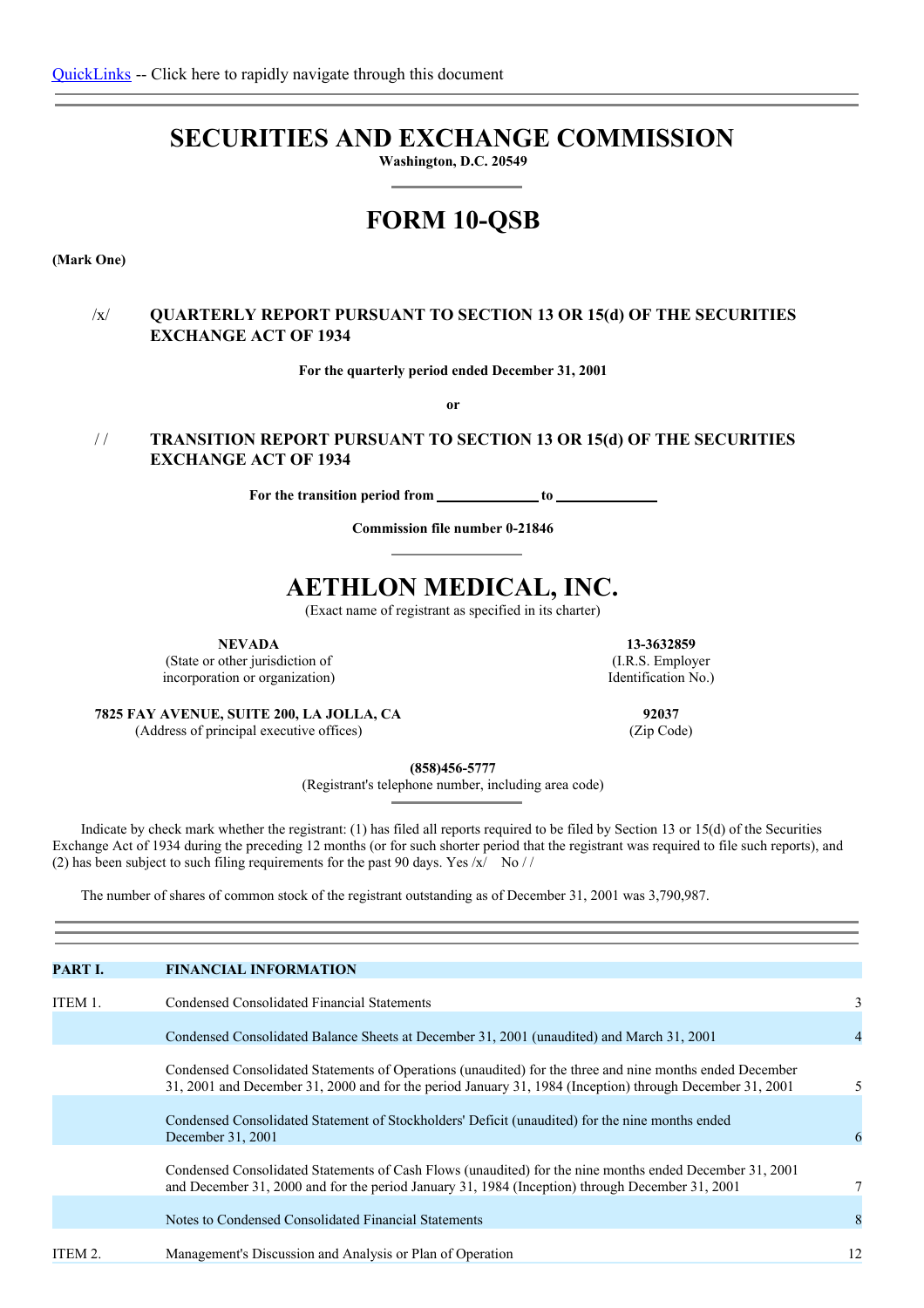| PART II.          | <b>OTHER INFORMATION</b>                            |    |
|-------------------|-----------------------------------------------------|----|
| ITEM 1.           | <b>Legal Proceedings</b>                            | 14 |
| ITEM 2.           | Changes in Securities                               | 14 |
| ITEM 3.           | Defaults Upon Senior Securities                     | 14 |
| ITEM 4.           | Submission of Matters to a Vote of Security Holders | 14 |
| ITEM 5.           | Other Information                                   | 14 |
| ITEM 6.           | Exhibits and Reports on Form 8-K                    |    |
|                   |                                                     | 14 |
| <b>SIGNATURES</b> |                                                     | 15 |
|                   | 2                                                   |    |

## **PART I**

## **FINANCIAL INFORMATION**

## **ITEM 1. CONDENSED CONSOLIDATED FINANCIAL STATEMENTS**

3

## **AETHLON MEDICAL, INC. AND SUBSIDIARIES** *(A Development Stage Company)* **CONDENSED CONSOLIDATED BALANCE SHEETS December 31, 2001 and March 31, 2001**

|                                              |                           | December 31,<br>2001 |               | March 31,<br>2001 |
|----------------------------------------------|---------------------------|----------------------|---------------|-------------------|
|                                              |                           | (Unaudited)          |               |                   |
| <b>ASSETS</b>                                |                           |                      |               |                   |
| <b>Current Assets</b>                        |                           |                      |               |                   |
| Cash                                         | $\boldsymbol{\mathsf{S}}$ | 1,852                | $\mathcal{S}$ | 6,058             |
| Accounts receivable                          |                           |                      |               | 4,689             |
| Prepaid expenses                             |                           | 13,091               |               | 20,025            |
|                                              |                           |                      |               |                   |
|                                              |                           | 14,943               |               | 30,772            |
| <b>Furniture and Equipment, net</b>          |                           | 42,646               |               | 29,703            |
| <b>Deferred Financing Costs, net</b>         |                           | 149,628              |               | 323,232           |
| <b>Patents and Patents Pending, net</b>      |                           | 560,504              |               | 508,162           |
| <b>Employment Contract, net</b>              |                           | 253,892              |               | 390,741           |
| <b>Other Assets</b>                          |                           | 1,330                |               | 1,330             |
|                                              |                           |                      |               |                   |
|                                              | \$                        | 1,022,943            | \$.           | 1,283,940         |
|                                              |                           |                      |               |                   |
|                                              |                           |                      |               |                   |
| <b>LIABILITIES AND STOCKHOLDERS' DEFICIT</b> |                           |                      |               |                   |
| <b>Current Liabilities</b>                   |                           |                      |               |                   |
| Accounts payable and accrued liabilities     | $\boldsymbol{\mathsf{S}}$ | 1,250,878            | <b>S</b>      | 1,123,165         |
| Due to related parties                       |                           | 1,072,622            |               | 920,453           |
| Notes payable, net of discount               |                           | 1,365,000            |               | 1,311,313         |
| Convertible note payable                     |                           | 113,000              |               |                   |
|                                              |                           |                      |               |                   |
|                                              |                           | 3,801,500            |               | 3,354,931         |
| <b>Convertible Notes Payable</b>             |                           | 375,000              |               | 395,000           |
| <b>Commitments and Contingencies</b>         |                           |                      |               |                   |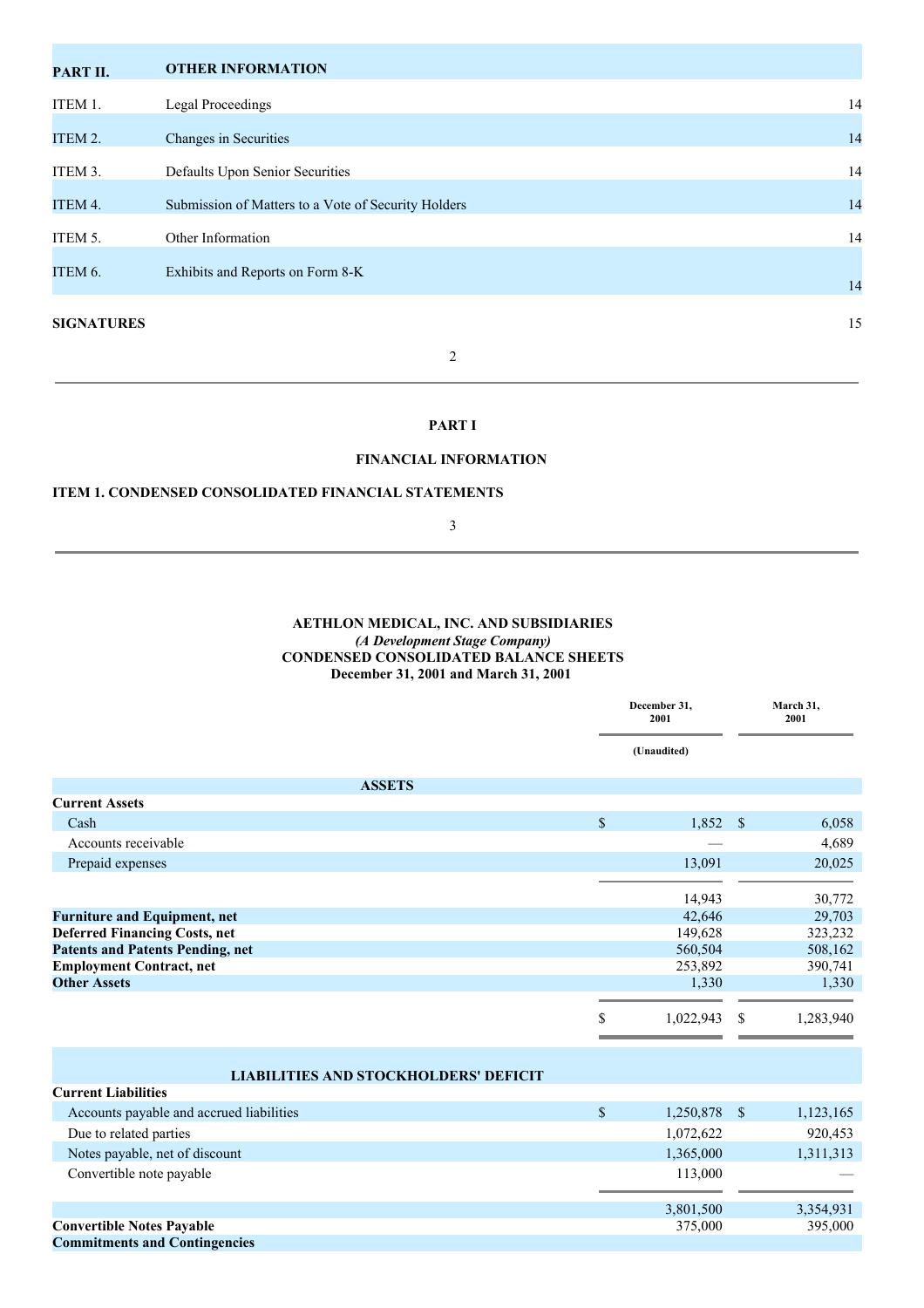| Stockholders' Deficit value \$0.001 per share; 25,000,000 shares authorized; 3,790,987 and |   |              |             |
|--------------------------------------------------------------------------------------------|---|--------------|-------------|
| 2,877,152 shares issued and outstanding at December 31, 2001 and March 31, 2001,           |   |              |             |
| respectively                                                                               |   | 3,791        | 2,877       |
| Common stock subscribed                                                                    |   |              | 730,804     |
| Additional paid-in capital                                                                 |   | 5,527,248    | 4,271,055   |
| Stock options and warrants                                                                 |   | 2,484,768    | 2,429,566   |
| Stock subscription receivable                                                              |   |              | (730, 804)  |
| Deficit accumulated during development stage                                               |   | (11,169,364) | (9,169,489) |
|                                                                                            |   |              |             |
|                                                                                            |   | (3,153,557)  | (2,465,991) |
|                                                                                            |   |              |             |
|                                                                                            | S | 1,022,943    | 1,283,940   |
|                                                                                            |   |              |             |

*The accompanying notes are an integral part of these condensed consolidated financial statements.*

4

## **AETHLON MEDICAL, INC. AND SUBSIDIARIES** *(A Development Stage Company)* **CONDENSED CONSOLIDATED STATEMENTS OF OPERATIONS For the Three and Nine Months Ended December 31, 2001 and 2000 and For the Period January 31, 1984 (Inception) Through December 31, 2001 (Unaudited)**

|                                                                | <b>Three</b><br><b>Months</b><br><b>Ended</b><br>December 31,<br>2001 | <b>Three</b><br><b>Months</b><br><b>Ended</b><br>December 31,<br>2000 | <b>Nine</b><br><b>Months</b><br>Ended<br>December 31,<br>2001 | Nine<br><b>Months</b><br><b>Ended</b><br>December 31,<br>2000 | January 31,<br>1984 (Inception)<br><b>Through</b><br>December 31,<br>2001 |
|----------------------------------------------------------------|-----------------------------------------------------------------------|-----------------------------------------------------------------------|---------------------------------------------------------------|---------------------------------------------------------------|---------------------------------------------------------------------------|
| <b>REVENUES</b>                                                |                                                                       |                                                                       |                                                               |                                                               |                                                                           |
| Grant income                                                   | \$                                                                    | \$                                                                    | \$                                                            | \$                                                            | \$<br>1,424,012                                                           |
| Subcontract income                                             |                                                                       |                                                                       |                                                               |                                                               | 73,746                                                                    |
| Sale of research and<br>development                            |                                                                       |                                                                       |                                                               |                                                               | 35,810                                                                    |
|                                                                |                                                                       |                                                                       |                                                               |                                                               | 1,533,568                                                                 |
| <b>EXPENSES</b>                                                |                                                                       |                                                                       |                                                               |                                                               |                                                                           |
| Professional fees                                              | 176,539                                                               | 112,883                                                               | 587,451                                                       | 213,123                                                       | 2,053,270                                                                 |
| Personnel                                                      | 147,594                                                               | 179,774                                                               | 411,799                                                       | 525,480                                                       | 4,417,339                                                                 |
| Other amortization                                             | 33,779                                                                | 2,043                                                                 | 142,978                                                       | 6,129                                                         | 311,092                                                                   |
| Rent                                                           | 14,502                                                                | 40,139                                                                | 52,844                                                        | 101,467                                                       | 645,136                                                                   |
| Depreciation                                                   | 5,465                                                                 | 4,092                                                                 | 17,860                                                        | 11,925                                                        | 168,984                                                                   |
| Amortization of goodwill                                       |                                                                       | 42,454                                                                |                                                               | 127,361                                                       | 99,692                                                                    |
| Other expenses                                                 | 26,574                                                                | 49,997                                                                | 125,052                                                       | 139,951                                                       | 1,545,151                                                                 |
|                                                                | 404,453                                                               | 431,382                                                               | 1,337,984                                                     | 1,125,436                                                     | 9,240,664                                                                 |
| <b>OTHER EXPENSE</b><br>(INCOME)<br>Interest and other debt    |                                                                       |                                                                       |                                                               |                                                               |                                                                           |
| expenses                                                       | 216,169                                                               | 508,101                                                               | 564,341                                                       | 1,175,248                                                     | 2,532,333                                                                 |
| Impairment of goodwill                                         |                                                                       |                                                                       |                                                               |                                                               | 897,227                                                                   |
| Other charge                                                   |                                                                       |                                                                       | 97,550                                                        |                                                               | 97,550                                                                    |
| Other income                                                   |                                                                       | (500)                                                                 |                                                               | (22,979)                                                      | (58, 764)                                                                 |
| Interest income                                                |                                                                       |                                                                       |                                                               |                                                               | (17, 415)                                                                 |
|                                                                | 216,169                                                               | 507,601                                                               | 661,891                                                       | 1,152,269                                                     | 3,450,931                                                                 |
| <b>NET LOSS BEFORE</b><br>PROVISION FOR INCOME<br><b>TAXES</b> | (620, 622)                                                            | (938, 983)                                                            | (1,999,875)                                                   | (2,277,705)                                                   | (11, 158, 027)                                                            |
| <b>PROVISION FOR INCOME</b><br><b>TAXES</b>                    |                                                                       | 2,675                                                                 |                                                               | 4,140                                                         | 11,337                                                                    |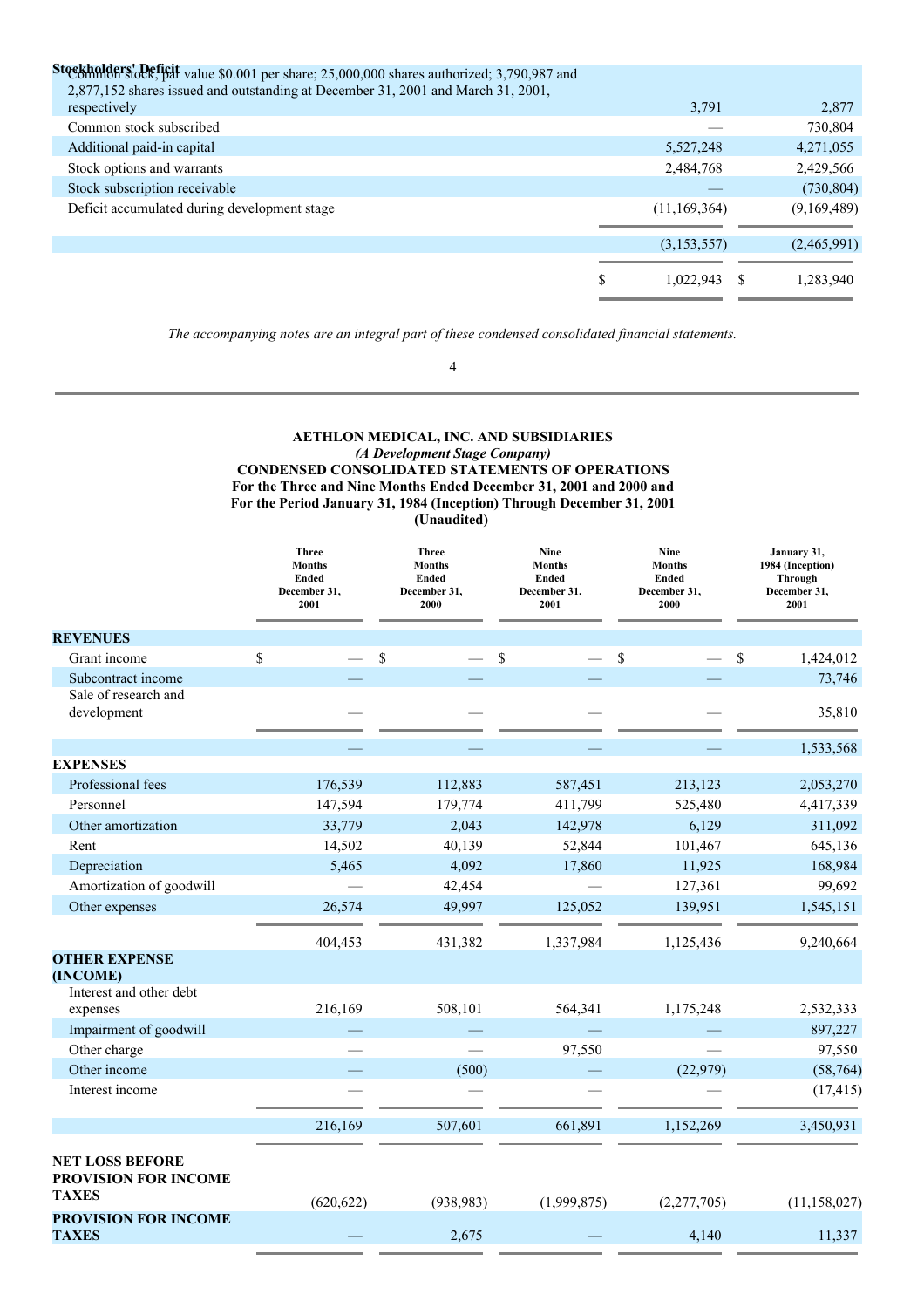| <b>NET LOSS</b>                                                                 | \$<br>$(620, 622)$ \$ | $(941, 658)$ \$ | $(1,999,875)$ \$ | $(2,281,845)$ \$ | (11, 169, 364) |
|---------------------------------------------------------------------------------|-----------------------|-----------------|------------------|------------------|----------------|
| <b>BASIC AND DILUTED</b><br><b>LOSS PER COMMON</b><br><b>SHARE</b>              | \$<br>$(0.17)$ \$     | $(0.34)$ \$     | $(0.55)$ \$      | (0.82)           |                |
| <b>WEIGHTED AVERAGE</b><br><b>NUMBER OF COMMON</b><br><b>SHARES OUTSTANDING</b> | 3,756,327             | 2,771,652       | 3,614,506        | 2,771,652        |                |

*The accompanying notes are an integral part of these condensed consolidated financial statements.*

5

## **AETHLON MEDICAL, INC. AND SUBSIDIARIES** *(A Development Stage Company)* **CONDENSED CONSOLIDATED STATEMENTS OF STOCKHOLDERS' DEFICIT For the Nine Months Ended December 31, 2001 (Unaudited)**

|                                                | <b>Common Stock</b> |                          |    | <b>Additional</b>  |             |           | <b>Deficit</b><br>Accumulated<br>during |                                      |               |                             |  |       |
|------------------------------------------------|---------------------|--------------------------|----|--------------------|-------------|-----------|-----------------------------------------|--------------------------------------|---------------|-----------------------------|--|-------|
|                                                | <b>Shares</b>       | Amount                   |    | Paid-in<br>Capital |             |           |                                         | <b>Stock Options</b><br>and Warrants |               | Development<br><b>Stage</b> |  | Total |
| <b>BALANCE-March 31, 2001</b>                  | 2,877,152           | 2,877<br>\$              | \$ | 4,271,055          | $\mathbf S$ | 2,429,566 | \$                                      | (9,169,489)                          | <sup>\$</sup> | (2,465,991)                 |  |       |
| Common stock, warrants and options issued      |                     |                          |    |                    |             |           |                                         |                                      |               |                             |  |       |
| for accounts payable and accrued liabilities   | 21,750              | 22                       |    | 135,353            |             | 48,000    |                                         |                                      |               | 183,375                     |  |       |
| Common stock issued for services at \$2.65     |                     |                          |    |                    |             |           |                                         |                                      |               |                             |  |       |
| per share                                      | 6,038               | 6                        |    | 15,994             |             |           |                                         |                                      |               | 16,000                      |  |       |
| Common stock issued for cash at \$1 per        |                     |                          |    |                    |             |           |                                         |                                      |               |                             |  |       |
| share, net of issuance costs of \$41,540, paid |                     |                          |    |                    |             |           |                                         |                                      |               |                             |  |       |
| to a related party                             | 730,804             | 731                      |    | 688,533            |             |           |                                         |                                      |               | 689,264                     |  |       |
| Common stock issued for services at \$2.75     |                     |                          |    |                    |             |           |                                         |                                      |               |                             |  |       |
| per share                                      | 10,000              | 10                       |    | 27,490             |             |           |                                         |                                      |               | 27,500                      |  |       |
| Common Stock issued in connection with         |                     |                          |    |                    |             |           |                                         |                                      |               |                             |  |       |
| license agreement at \$3.00 per share          | 6,000               | 6                        |    | 17,994             |             |           |                                         |                                      |               | 18,000                      |  |       |
| Common stock issued to holder of               |                     |                          |    |                    |             |           |                                         |                                      |               |                             |  |       |
| convertible notes at \$1.38 per share          | 70,586              | 70                       |    | 97,480             |             |           |                                         |                                      |               | 97,550                      |  |       |
| Options issued to Directors for services       |                     | $\overline{\phantom{0}}$ |    |                    |             | 7,202     |                                         |                                      |               | 7,202                       |  |       |
| Common stock issued for cash at \$1.50 per     |                     |                          |    |                    |             |           |                                         |                                      |               |                             |  |       |
| share, net of issuance costs of \$2,500        | 16,667              | 17                       |    | 22,483             |             |           |                                         |                                      |               | 22,500                      |  |       |
| Beneficial conversion feature of convertible   |                     |                          |    |                    |             |           |                                         |                                      |               |                             |  |       |
| notes payable                                  |                     |                          |    | 128,000            |             |           |                                         |                                      |               | 128,000                     |  |       |
| Common stock issued for conversion of          |                     |                          |    |                    |             |           |                                         |                                      |               |                             |  |       |
| convertible notes and accrued interest         | 22,339              | 22                       |    | 36,646             |             |           |                                         |                                      |               | 36,668                      |  |       |
| Common stock issued for services at \$2.72     |                     |                          |    |                    |             |           |                                         |                                      |               |                             |  |       |
| per share                                      | 9,651               | 10                       |    | 26,240             |             |           |                                         |                                      |               | 26,250                      |  |       |
| Common stock issued for services at \$3.00     |                     |                          |    |                    |             |           |                                         |                                      |               |                             |  |       |
| per share                                      | 20,000              | 20                       |    | 59.980             |             |           |                                         |                                      |               | 60,000                      |  |       |
| Net loss                                       |                     |                          |    |                    |             |           |                                         | (1,999,875)                          |               | (1,999,875)                 |  |       |
| <b>BALANCE-December 31, 2001</b>               | 3,790,987           | 3,791<br>s               | \$ | 5,527,248          | \$          | 2,484,768 | \$                                      | (11, 169, 364)                       | <sup>\$</sup> | (3,153,557)                 |  |       |
|                                                |                     |                          |    |                    |             |           |                                         |                                      |               |                             |  |       |
|                                                |                     |                          |    |                    |             |           |                                         |                                      |               |                             |  |       |

*The accompanying notes are an integral part of these condensed consolidated financial statements.*

6

**AETHLON MEDICAL, INC. AND SUBSIDIARIES** *(A Development Stage Company)* **CONDENSED CONSOLIDATED STATEMENTS OF CASH FLOWS For the Nine Months Ended December 31, 2001 and 2000 and For the Period January 31, 1984 (Inception) Through December 31, 2001 (Unaudited)**

> **Nine Months Ended December 31, 2001**

**Nine Months Ended December 31, 2000**

**January 31, 1984 (Inception) Through December 31, 2001**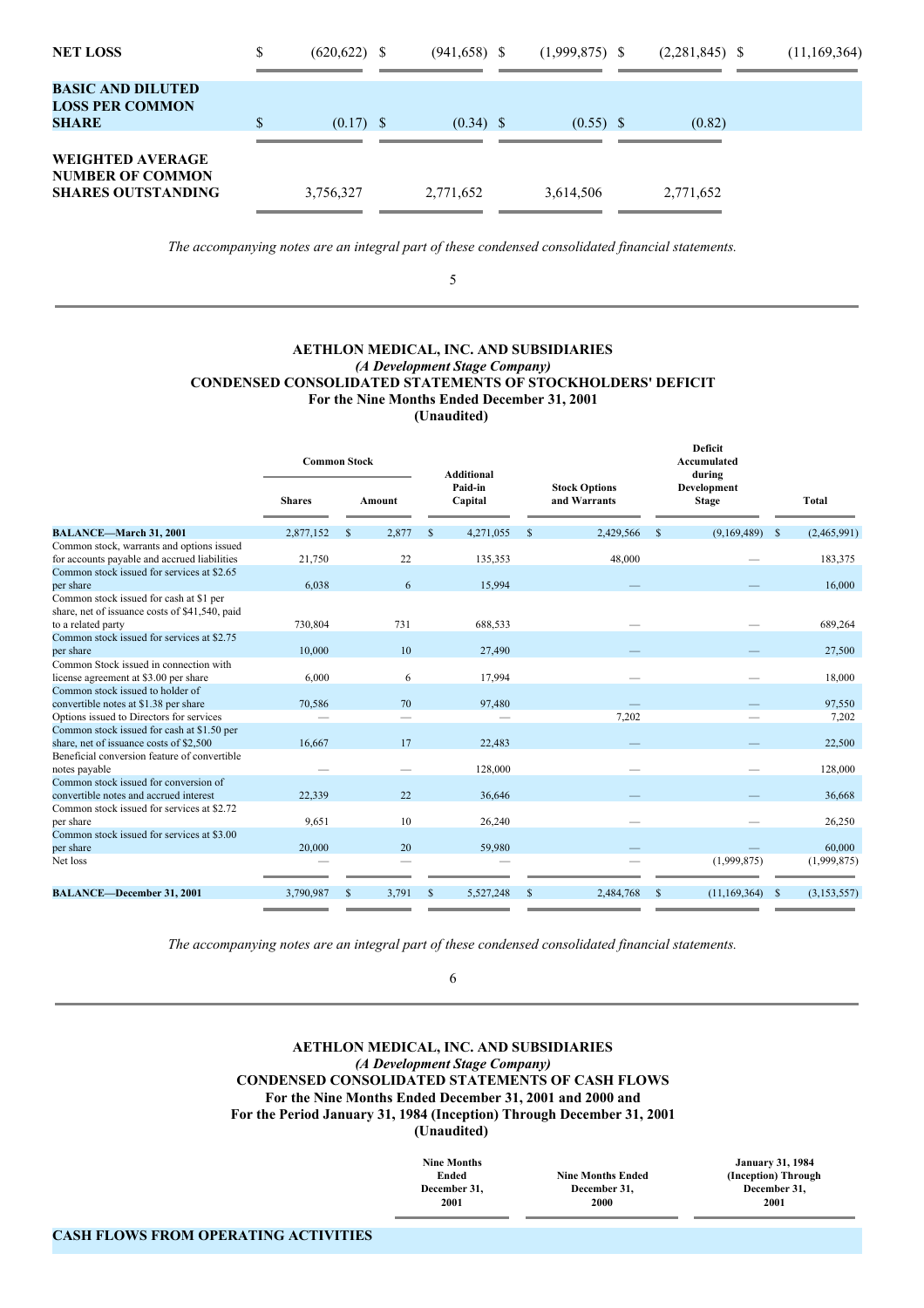| Net loss<br>Adjustments to reconcile net loss to net cash used in<br>operating activities: | $\mathsf{\$}$ | $(1,999,875)$ \$ | $(2,281,845)$ \$ | (11, 169, 364) |
|--------------------------------------------------------------------------------------------|---------------|------------------|------------------|----------------|
| Depreciation and amortization                                                              |               | 160,839          | 145,415          | 579,769        |
| Gain on sale of furniture and equipment                                                    |               |                  |                  | (13,065)       |
| Interest and debt expenses related to warrants                                             |               | 227,291          | 1,048,359        | 1,609,903      |
| Common stock, warrants and options issued for                                              |               |                  |                  |                |
| services                                                                                   |               | 136,952          | 8,373            | 1,274,265      |
| Beneficial conversion feature of convertible notes<br>payable                              |               | 128,000          |                  | 278,000        |
| Common stock issued to holder of convertible note                                          |               | 97,550           |                  | 97,550         |
| Interest converted into common stock                                                       |               | 1,668            |                  | 1,668          |
| Impairment of goodwill                                                                     |               |                  |                  | 897,227        |
| Changes in operating assets and liabilities:                                               |               |                  |                  |                |
| Accounts receivable                                                                        |               | 4,689            | 45,252           |                |
| Prepaid expenses                                                                           |               | 6,934            | 18,981           | (13,091)       |
| Other assets                                                                               |               |                  |                  | (1, 330)       |
| Accounts payable and accrued liabilities                                                   |               | 311,088          | 206,512          | 1,385,633      |
| Due to related parties                                                                     |               | 152,169          |                  | 1,072,622      |
|                                                                                            |               |                  |                  |                |
| Net cash used in operating activities                                                      |               | (772, 695)       | (808, 953)       | (4,000,213)    |
| <b>CASH FLOWS FROM INVESTING ACTIVITIES</b>                                                |               |                  |                  |                |
| Acquisition of furniture and equipment                                                     |               | (30, 804)        | (6, 478)         | (208, 186)     |
| Acquisition of patents and patents pending                                                 |               | (40, 471)        |                  | (297, 350)     |
| Proceeds from sale of furniture and equipment                                              |               |                  | 4,000            | 17,065         |
| Cash of acquired company                                                                   |               |                  | 2,286            | 10,728         |
| Net cash used in investing activities                                                      |               | (71, 275)        | (192)            | (477, 743)     |
| <b>CASH FLOWS FROM FINANCING ACTIVITIES</b>                                                |               |                  |                  |                |
| Proceeds from issuance of convertible notes payable                                        |               | 128,000          | 687,500          | 1,888,000      |
| Deferred financing costs                                                                   |               |                  | (93,750)         | (208, 500)     |
| Proceeds from issuance of common stock, net of<br>issuance costs of approximately \$44,000 |               | 711,764          |                  | 2,800,308      |
| Net cash provided by financing activities                                                  |               | 839,764          | 593,750          | 4,479,808      |
|                                                                                            |               |                  |                  |                |
| <b>NET (DECREASE) INCREASE IN CASH</b>                                                     |               | (4,206)          | (215, 395)       | 1,852          |
| CASH—beginning of period                                                                   |               | 6,058            | 217,017          |                |
| <b>CASH</b> —end of period                                                                 | \$            | 1,852<br>\$      | 1,622            | 1,852<br>S     |

*The accompanying notes are an integral part of these condensed consolidated financial statements.*

7

## **AETHLON MEDICAL, INC. AND SUBSIDIARIES** *(A Development Stage Company)* **NOTES TO CONDENSED CONSOLIDATED FINANCIAL STATEMENTS December 31, 2001**

## **NOTE 1. BASIS OF PRESENTATION**

The accompanying unaudited condensed consolidated financial statements of Aethlon Medical, Inc. and subsidiaries (the "Company") have been prepared in accordance with accounting principles generally accepted in the United States for interim financial information and with the instructions to Form 10-QSB. Accordingly, they do not include all of the information and footnotes required by accounting principles generally accepted in the United States for complete financial statements. In the opinion of management, all adjustments (consisting of normal recurring accruals) considered necessary for a fair presentation have been included. Operating results for the three and nine months ended December 31, 2001 are not necessarily indicative of the results that may be expected for the year ending March 31, 2002. For further information, refer to the Company's Annual Report on Form 10-KSB for the year ended March 31, 2001, which includes audited financial statements and footnotes as of and for the years ended March 31, 2001 and 2000.

## **NOTE 2. SIGNIFICANT ACCOUNTING POLICIES AND OTHER MATTERS**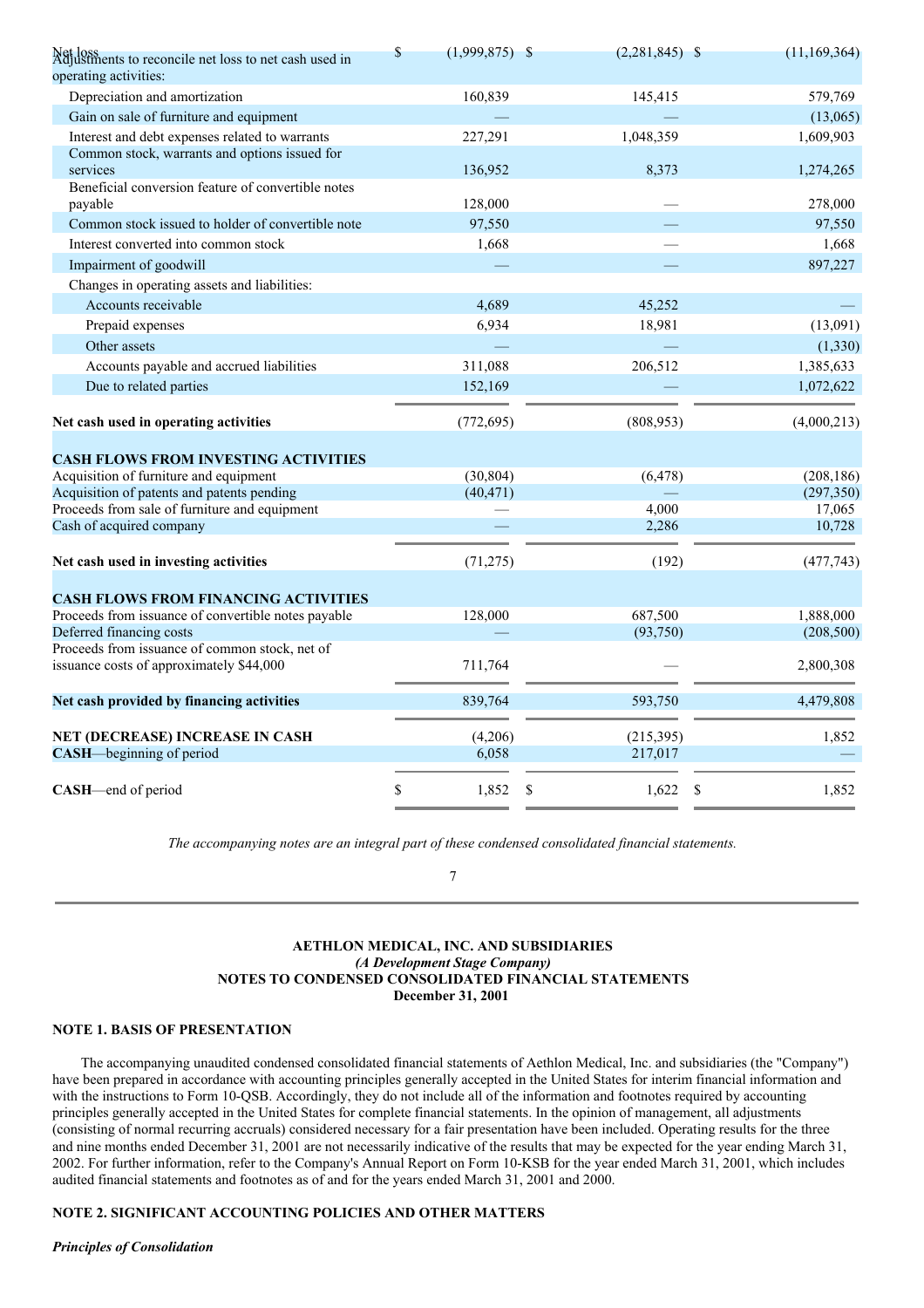The condensed consolidated financial statements include the accounts of Aethlon Medical, Inc. and its wholly owned subsidiaries, Hemex, Inc., Aethlon, Inc., Syngen Research, Inc., and Cell Activation, Inc. All significant intercompany balances and transactions have been eliminated in consolidation.

#### *Loss per Common Share*

Loss per common share is based on the weighted average number of shares of common stock and common stock equivalents outstanding during the year in accordance with Statement of Financial Accounting Standards No. 128, *"Earnings per Share."*

Securities that could potentially dilute basic loss per share (prior to their conversion, exercise or redemption) were not included in the diluted-loss-per-share computation because their effect is anti-dilutive.

#### *Recent Accounting Pronouncements*

Effective April 1, 2001, the Company adopted Statement of Financial Accounting Standards No. 133, "Accounting for Derivative Instruments and Hedging Activities" ("SFAS 133"), as amended. Since the Company does not presently engage in activities covered by SFAS 133, there was no significant effect on the Company's December 31, 2001 condensed consolidated financial statements.

In July 2001, the Financial Accounting Standards Board issued Statements No. 141, "Business Combinations" ("SFAS 141") and No. 142 "Goodwill and Other Intangible Assets" ("SFAS 142"). SFAS 141 supersedes APB Opinion No. 16, "Business Combinations" and FASB Statement No. 38, "Accounting for Pre-acquisition Contingencies of Purchased Enterprises". SFAS 141 is effective for fiscal years beginning after June 30, 2001 and requires that all business combinations be accounted for by the purchase method. SFAS 142 supersedes APB Opinion No. 17, "Intangible Assets". SFAS 142 is effective for fiscal years beginning after December 15, 2001 and provides that all existing and newly acquired goodwill and intangible assets will no longer be amortized but will be tested for impairment annually and written down only when impaired. Management has not determined whether the

8

requirements of such pronouncements will have a significant impact on the Company's future financial statements.

Additionally, the Financial Accounting Standards Board has recently issued Statements No. 143, "Accounting for Asset Retirement Obligations" ("SFAS 143") and No. 144, "Accounting for the Impairment or Disposal of Long-Lived Assets" ("SFAS 144"). SFAS 143 addresses financial accounting and reporting for obligations associated with the retirement of tangible long-lived assets and the associated asset retirement costs, and is effective for financial statements issued for fiscal years beginning after June 15, 2002. SFAS 144 supersedes Statement No. 121, "Accounting for the Impairment of Long-Lived Assets and for Long-Lived Assets to be Disposed Of", and addresses financial accounting and reporting for the impairment or disposal of long-lived assets, including accounting for a segment of a business accounted for as a discontinuted operation. SFAS 144 is effective for financial statements issued for fiscal years beginning after December 15, 2001. Management has not yet determined the effect the requirements of such pronouncements will have on the Company's future financial statements.

#### *Reclassifications*

Certain amounts in the December 31, 2000 financial statements have been reclassified to conform to their December 31, 2001 presentation.

### **NOTE 3. NOTES PAYABLE**

As of December 31, 2001, all outstanding 12% promissory notes in the aggregate principal amount of \$1,365,000 from private placement offerings have reached their one-year maturity, and interest on such notes for periods after maturity is accruing at the annual rate of 15%. The Company is seeking other financing arrangements to retire these notes.

Subsequent to the quarter ended December 31, 2001, the board of directors of the Company authorized the grant of warrants to purchase up to a total of 341,250 shares of common stock to the holders of the promissory notes on a pro-rata basis, such that each noteholder shall receive one warrant for each two warrants issued through their original subscription agreement. The warrants shall be issued as consideration to each noteholder in exchange for providing the Company an additional 90-days to become compliant with all past due interest payments which approximate \$102,000 at February 14, 2002. The warrants shall have an exercise price of \$2.00 per share, shall vest immediately, and shall expire twelve months from the date of issuance. As of February 14, 2002, these warrants have not been issued.

## **NOTE 4. CONVERTIBLE NOTES PAYABLE**

During the quarter ended December 31, 2001, the Company issued convertible notes payable ("10% Convertible Notes") in the amount of \$103,000 to investors, bearing interest at 10% per annum, with principal and accrued interest due six months from the date of issuance. The 10% Convertible Notes require no payment of principal or interest during the term and may be converted to common stock of the Company at the conversion price per share of \$1.25 at any time at the option of the holder. The value of the beneficial conversion feature for this Convertible Note was estimated to be approximately \$103,000 and was expensed as interest.

During the quarter ended December 31, 2001, 10% Convertible Notes in the aggregate amount of \$15,000 and accrued interest of \$64 were converted into 12,051 shares of common stock.

On November 1, 2000 and February 14, 2001, the Company issued convertible notes payable ("8% Convertible Notes") totaling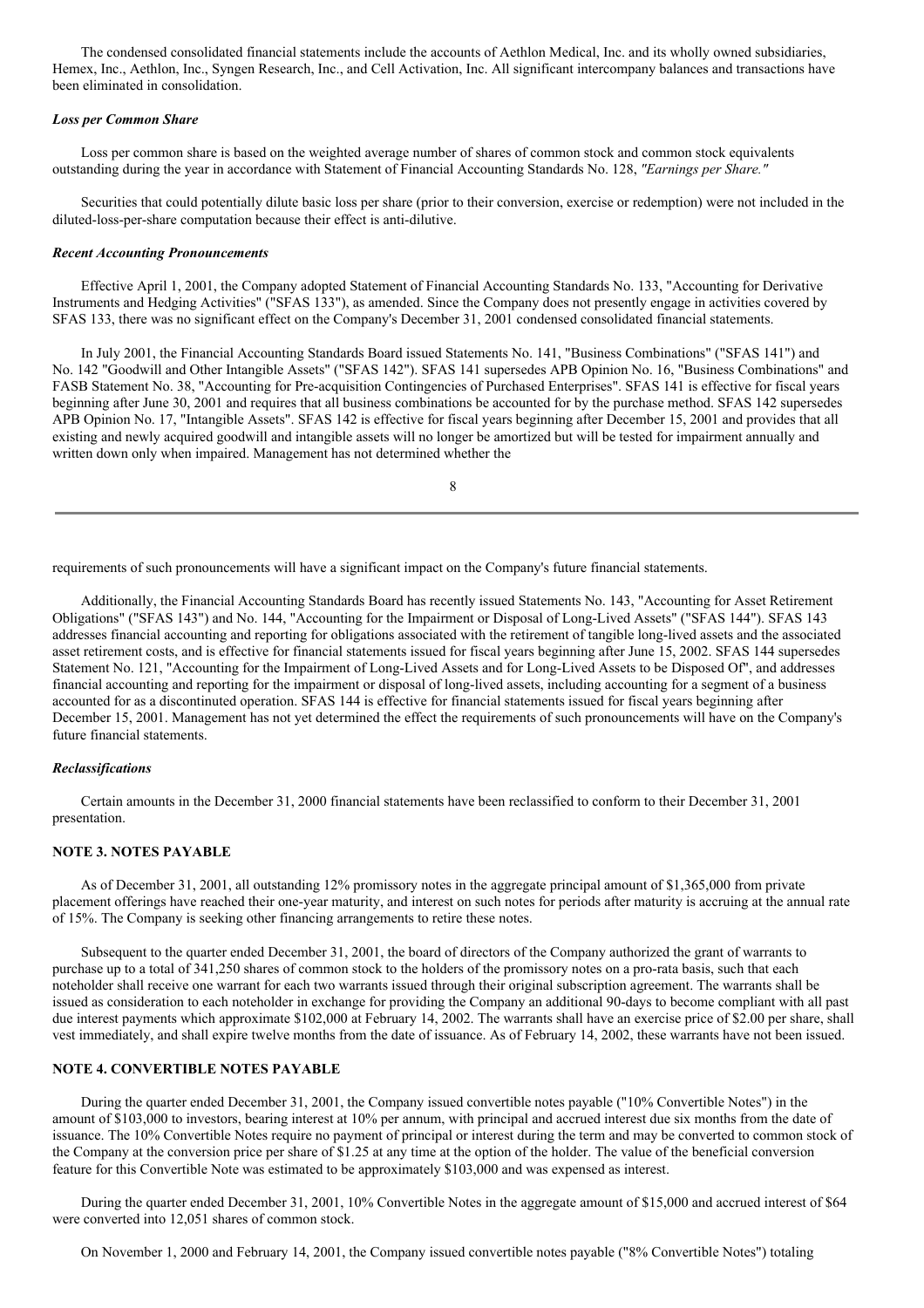\$375,000 and \$20,000, respectively, bearing interest at 8% per annum, with principal due two years from the date of issuance. The 8% Convertible Notes require no payment of

9

principal during the term of the note and interest is due on a quarterly basis. Principal and accrued interest may be converted to common stock of the Company at any time at the option of the holder. The number of common shares issuable upon conversion is equal to the total principal and unpaid interest on the 8% Convertible Notes as of the date of conversion, divided by the conversion price. See Note 7 for additional information on the 8% Convertible Notes.

During the quarter ended December 31, 2001, 8% Convertible Notes in the aggregate amount of \$20,000 and accrued interest of \$1,604 were converted into 10,288 shares of common stock.

## **NOTE 5. RELATED PARTY TRANSACTIONS**

Certain officers of the Company and other related parties have advanced the Company funds, agreed to defer compensation or paid expenses on behalf of the Company to cover short-term working capital deficiencies. These non interest-bearing liabilities have been included as due to related parties in the accompanying condensed consolidated financial statements.

## **NOTE 6. GOING CONCERN AND LIQUIDITY CONSIDERATIONS**

The accompanying condensed consolidated financial statements have been prepared on a going concern basis, which contemplates the realization of assets and the satisfaction of liabilities in the ordinary course of business. The Company has experienced a net loss of approximately \$11.2 million for the period from January 31, 1984 (Inception) through December 31, 2001. The Company has not generated significant revenue or any profit from operations since inception. A substantial amount of additional capital will be necessary to advance the development of the Company's products to the point at which they may become commercially viable. Such factors indicate that the Company may be unable to continue as a going concern for a reasonable period of time. Management is in discussions with potential investors to pursue additional capital infusions into the Company, which management believes are necessary until such time as revenues materialize and profitability levels are achieved.

The condensed consolidated financial statements do not include any adjustments relating to the recoverability of assets that might be necessary should the Company be unable to continue as a going concern. The Company's continuation as a going concern is dependent upon its ability to obtain additional financing as may be required, and generate sufficient revenue and operating cash flow to meet its obligations on a timely basis. There can be no assurance that funds raised, if any, will be on terms which are favorable to the Company or such funds would be sufficient for the Company's working capital requirements.

#### **NOTE 7. COMMITMENTS AND CONTINGENCIES**

The Company is obligated under various agreements to register shares of its common stock, including the common stock underlying certain convertible notes, warrants and options. The Company is subject to penalties for failure to register certain convertible notes, the amount of which could be material to the Company's financial condition, results of operations and cash flows. The Company filed a registration statement on Form SB-2 with the Securities and Exchange Commission in December 2000 to register the necessary securities. However, such registration statement was never considered effective and management intends to withdraw the Form SB-2 and file a new registration statement on Form S-3. Management is currently unaware of other potential claims related to the lack of registration.

During the quarter ended September 30, 2001, the Company issued 70.586 shares of common stock to the holder of the \$395,000 8% Convertible Notes in exchange for a waiver of any penalties for failure to register securities required under the notes through October 15, 2001. During the quarter ended December 31, 2001, the Company reduced the exercise price of 119,048 warrants issued in conjunction with the \$395,000 8% Convertible Note in exchange for an extension of this waiver through

January 31, 2002. The exercise price of the warrants was reduced from \$3.575 per share to \$2.50 per share. Such exercise price reduction resulted in variable option accounting which was not material to the financial statements for the quarter ended December 31, 2001. The Company may incur additional charges in exchange for further extensions of this waiver of penalties through the date the registration statement on Form S-3 is filed and has become effective.

## **NOTE 8. SUBSEQUENT EVENTS**

In January 2002, the Company entered into a consulting agreement under which the consultant was granted an option to purchase up to 400,000 shares of common stock of the Company at the exercise price of \$0.50 per share, expiring in April 2002. As of February 12, 2002, the consultant exercised all options. Such options were valued at approximately \$562,000, using the Black-Scholes option pricing model.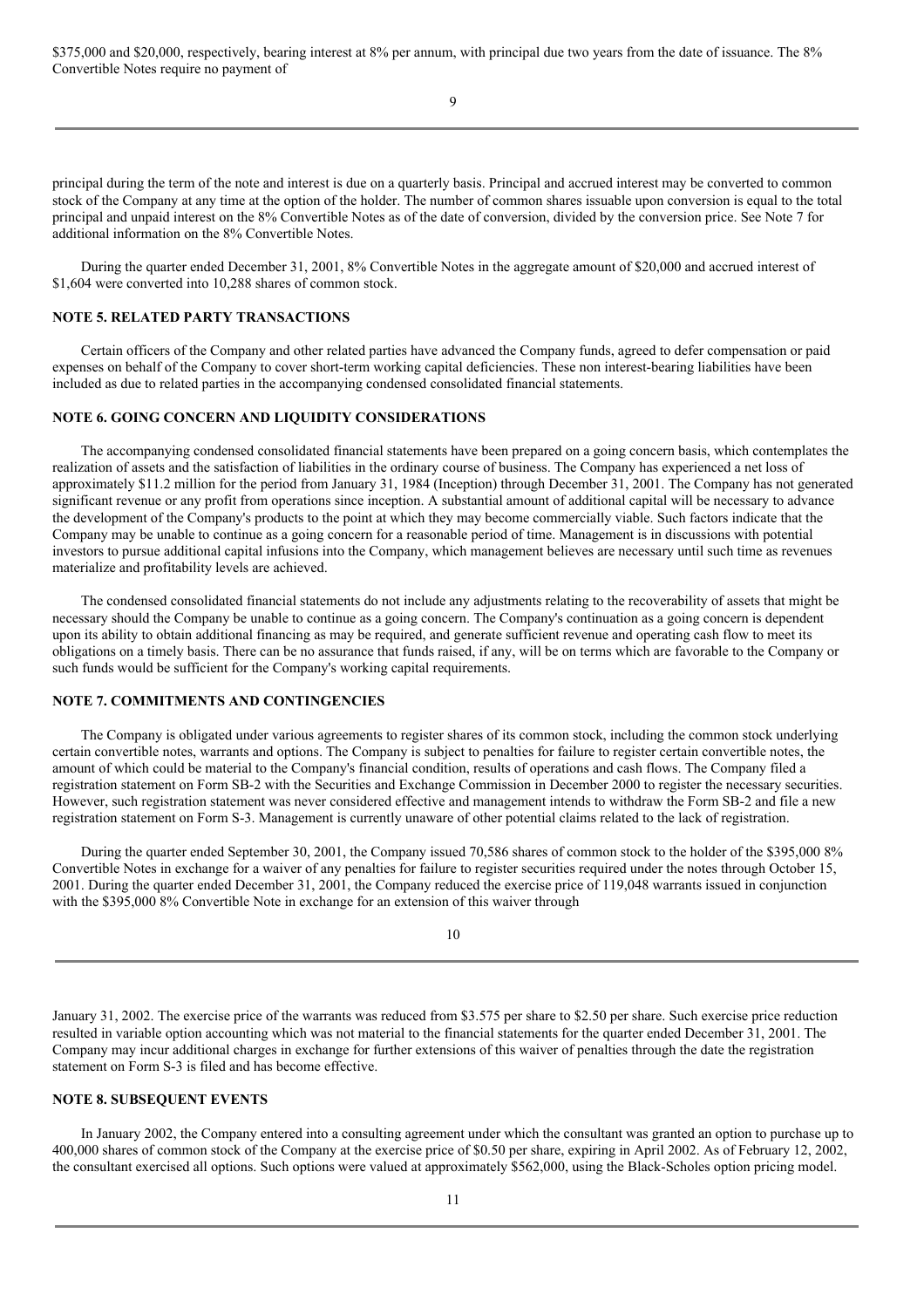#### **ITEM 2. MANAGEMENT'S DISCUSSION AND ANALYSIS OR PLAN OF OPERATION**

#### **Results of Operations**

Aethlon Medical is a development stage therapeutic company and we have not yet engaged in significant commercial activities. We are developing new treatments for the removal of targeted viruses and other intoxicants from the blood based on our proprietary Hemopurifier™ platform technology. Our lead product candidates, AEMD-45 and AEMD-61, are HIV-Hemopurifiers™, designed to fill the urgent need for new HIV/AIDS treatments that are effective in reducing viral load, have fewer side effects, decrease treatment resistance, and protect immune functions.

We completed pre-clinical studies for AEMD-45 during the first half of fiscal year 2002, demonstrating a 55% removal of HIV from whole human blood in three hours and an 85-100% removal of HIV during the equivalent of one overnight treatment.

Consolidated operating expenses for the quarter ended December 31, 2001 totaled \$404,453 compared to \$431,382 in the prior-year quarter, representing a decrease of \$26,929 or 6.2%.

We recorded a consolidated net loss of \$620,622, or \$(0.17) per share and \$941,658, or \$(0.34) per share during the third quarter of fiscal year 2002 and 2001, respectively. Certain warrants were repriced during the quarter ended December 31, 2001, resulting in variable option accounting. Although this did not materially affect the reported results, future periods may be affected by this accounting treatment.

Consolidated operating expenses were \$1,337,984 for the nine months ended December 31, 2001, versus \$1,125,446 for the comparable period in fiscal year 2001. This increase in operating expenses of \$212,538 or 18.9% is largely attributable to increased professional fees which were partially offset by lower personnel expenses and rent as a result of the consolidation of our facilities earlier in 2001.

We recorded a consolidated net loss of \$1,999,875, or  $\frac{6(0.55)}{2}$  per share and \$2,281,845, or  $\frac{6(0.82)}{2}$  per share for the nine months ended December 31, 2001 and 2000, respectively. The decrease in net loss is attributable to the decrease in interest and debt expense during the nine months ended December 31, 2001 which was only partially offset by increased operating expenses.

We plan to continue our research and development activities related to our Hemopurifier™ platform technologies, with particular emphasis on the advancement of our lead product candidates, AEMD-45 and AEMD-61, and the treatment of other infectious diseases, such as Hepatitis C.

We continue to carefully align our capital needs with the funding received and are pursuing various funding alternatives, including partnerships or alliances, to support our business plan going forward.

#### **Liquidity and Capital Resources**

During the fiscal year ended March 31 2001, we financed our research and development activities through the private placement of approximately \$1,365,000 notes bearing interest at 12% per annum and convertible notes in the amount of \$395,000 bearing interest at 8% per annum. As of September 30, 2001, all of the 12% notes matured, increasing the interest to 15% per annum and we are seeking other financing arrangements to retire these notes.

During the fourth quarter of fiscal year 2001, we entered into a Subscription Agreement under which we received gross proceeds of approximately \$856,000, of which \$712,000, net of \$44,000 in issuance costs, were received during the first half of fiscal year 2002. The proceeds were used in part to fund operating expenses as well as to reduce existing accounts payable and related party liabilities.

During September through December 2001, we issued convertible notes totaling \$128,000 bearing interest at 10% per annum, with principal and interest becoming due six months after issuance, to cover short-term capital needs.

12

Additional funds in the aggregate amount of \$200,000 were generated in January and February 2002, through the exercise of an option to purchase common stock of the Company by a consultant.

We expect to raise additional capital within the next six months to fund our research and development activities and anticipated operations.

Our operations to date have consumed substantial capital without generating revenues, and we will continue to require substantial and increasing capital funds to conduct necessary research and development and pre-clinical and clinical testing of our Hemopurifier™ products, and to market any of those products that receive regulatory approval. We do not expect to generate revenue from operations for the foreseeable future, and our ability to meet our cash obligations as they become due and payable is expected to depend for at least the next several years on our ability to sell securities, borrow funds or some combination thereof. Our future capital requirements will depend upon many factors, including progress with pre-clinical testing and clinical trials, the number and breadth of our programs, the time and costs involved in preparing, filing, prosecuting, maintaining and enforcing patent claims and other proprietary rights, the time and costs involved in obtaining regulatory approvals, competing technological and market developments, and our ability to establish collaborative arrangements, effective commercialization, marketing activities and other arrangements. We expect to continue to incur increasing negative cash flows and net losses for the foreseeable future.

Management does not believe that inflation has had or is likely to have any material impact on the Company's limited operations.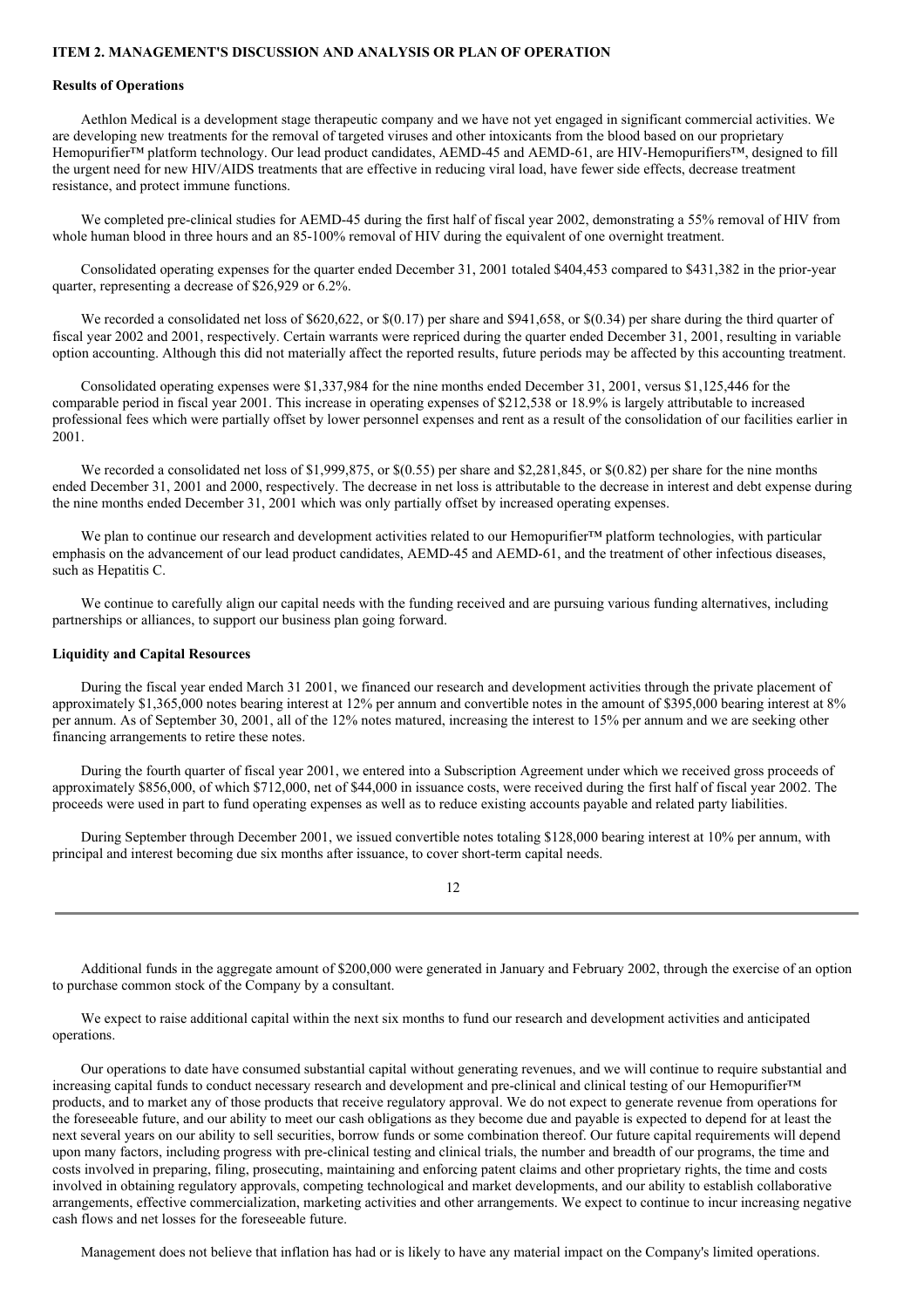At the date of this report, we do not have plans to purchase significant amounts of equipment or hire significant numbers of employees prior to successfully raising additional capital.

## **FORWARD LOOKING STATEMENTS**

All statements, other than statements of historical fact, included in this Form 10-QSB are, or may be deemed to be, "forward-looking statements" within the meaning of Section 27A of the Securities Act of 1933, as amended ("the Securities Act"), and Section 21E of the Securities Exchange Act of 1934 ("the Exchange Act"). Such forward-looking statements involve assumptions, known and unknown risks, uncertainties and other factors which may cause the actual results, performance, or achievements of Aethlon Medical, Inc. ("the Company") to be materially different from any future results, performance, or achievements expressed or implied by such forward looking statements contained in this Form 10-QSB. Such potential risks and uncertainties include, without limitation, completion of the Company's capital-raising activities, FDA approval of the Company's products, other regulations, patent protection of the Company's proprietary technology, product liability exposure, uncertainty of market acceptance, competition, technological change, and other risk factors detailed herein and in the Company's other filings with the Securities and Exchange Commission. The forward-looking statements are made as of the date of this Form 10-QSB, and the Company assumes no obligation to update the forward-looking statements, or to update the reasons actual results could differ from those projected in such forward-looking statements.

13

## **PART II**

## **OTHER INFORMATION**

#### **ITEM 1. LEGAL PROCEEDINGS**

None

## **ITEM 2. CHANGES IN SECURITIES**

None

#### **ITEM 3. DEFAULTS UPON SENIOR SECURITIES**

As of December 31, 2001, outstanding 12% promissory notes in the aggregate principal amount of \$1,365,000 from private placement offerings have reached their one-year maturity and are past due. Interest on such notes for periods after maturity is accruing at the annual rate of 15%. As of February 14, 2002, interest on the 12% promissory notes in the aggregate amount of \$101,900 is past due. The board has authorized the issuance of additional warrants to the noteholders in exchange for a forbearance agreement (see Note 3). As of February 14, 2002, these warrants have not been issued.

The Company has not registered the shares underlying the 8% convertible notes and related warrants as of February 14, 2002 (see Notes 4 and 7). In addition, interest on the 8% convertible notes outstanding as of February 14, 2002, in the aggregate amount of \$33,400 is past due.

#### **ITEM 4. SUBMISSION OF MATTERS TO A VOTE OF SECURITY HOLDERS**

None

## **ITEM 5. OTHER INFORMATION**

None

## **ITEM 6. EXHIBITS AND REPORTS ON FORM 8-K**

- (a) Exhibits—None
- (b) Reports on Form 8-K filed during the quarter ended December 31, 2001—None